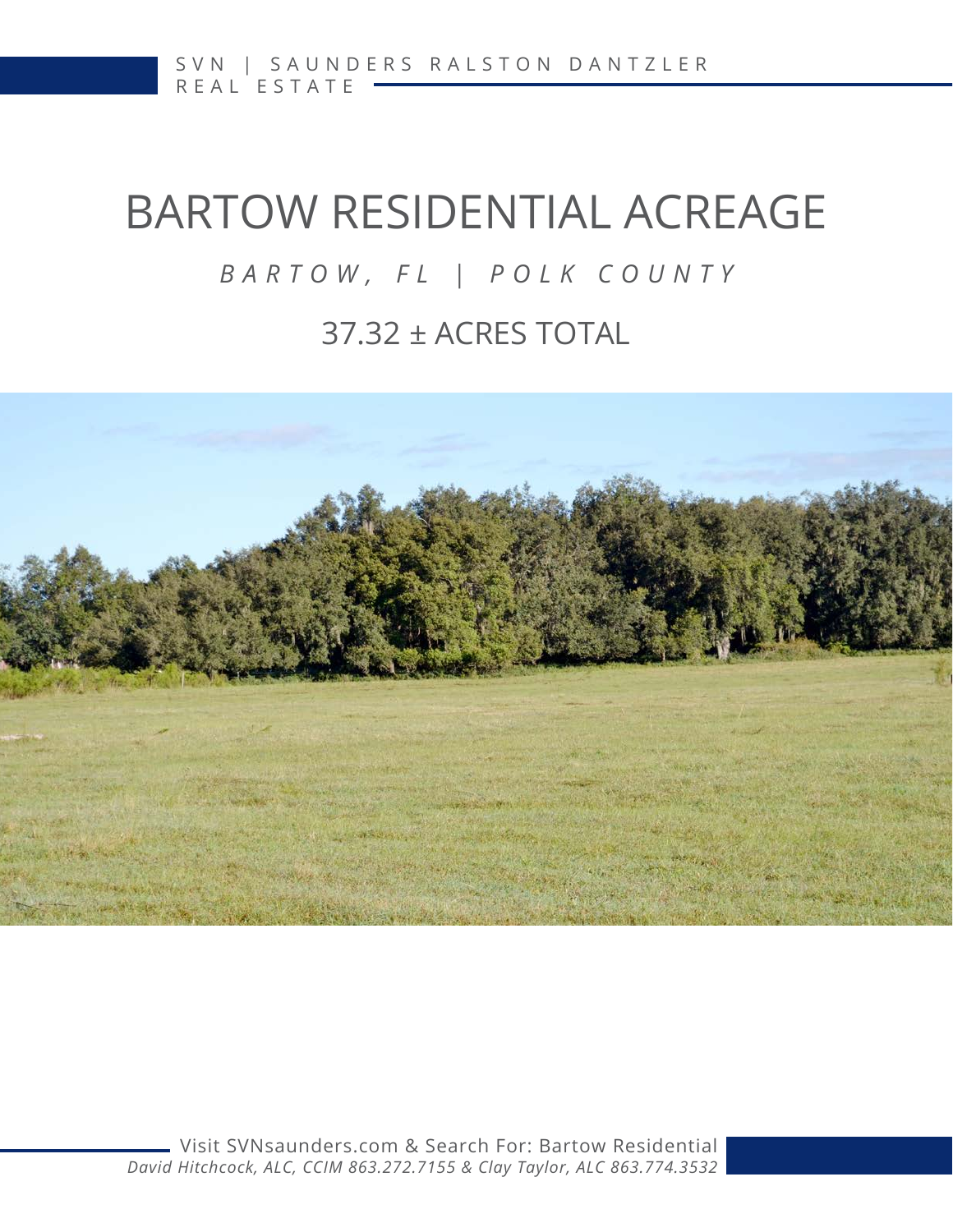#### S V N | S A U N D E R S R A L S T O N D A N T Z L E R REAL ESTATE



# SPECIFICATIONS & FEATURES

**Acreage:** 37.32 ± acres **Sale Price:** \$699,000 **Price per Acre:** \$18,730 **Site Address:** US 17 North, Bartow, FL 33830 **Nearest Intersection:** SR 60 & US 17

#### **Road Frontage:**

- 1,400 ± feet on US 17 North (most of the east border)
- 525 ± feet on unnamed street (on the south border)

#### **Uplands/Wetlands:**

- $36.03 \pm \text{acres of sublands}$
- 1.29  $\pm$  acres of wetlands

**Land Use:** (Polk County) RL-1 which allows 1 dwelling unit per acre

**Planning/Permits:** RL-1 allows one dwelling unit per acre

**Utilities & Water Source:** Water and sewer are to the south of the property: sewer is on the same side of the road; water is on the other side of the road

#### **HOA:** No HOA or CDD

**Current Use:** Vacant land **Taxes:** \$271.01 for 2015

City limits of Bartow are just to the south of the property. Bartow is receptive to annexing this property, which could allow a Planned Development (PD) that could approve up to six units per acre. The property currently backs up to nice subdivisions to the west. Great location in path of development. Walmart<sup>®</sup> is seconds away!

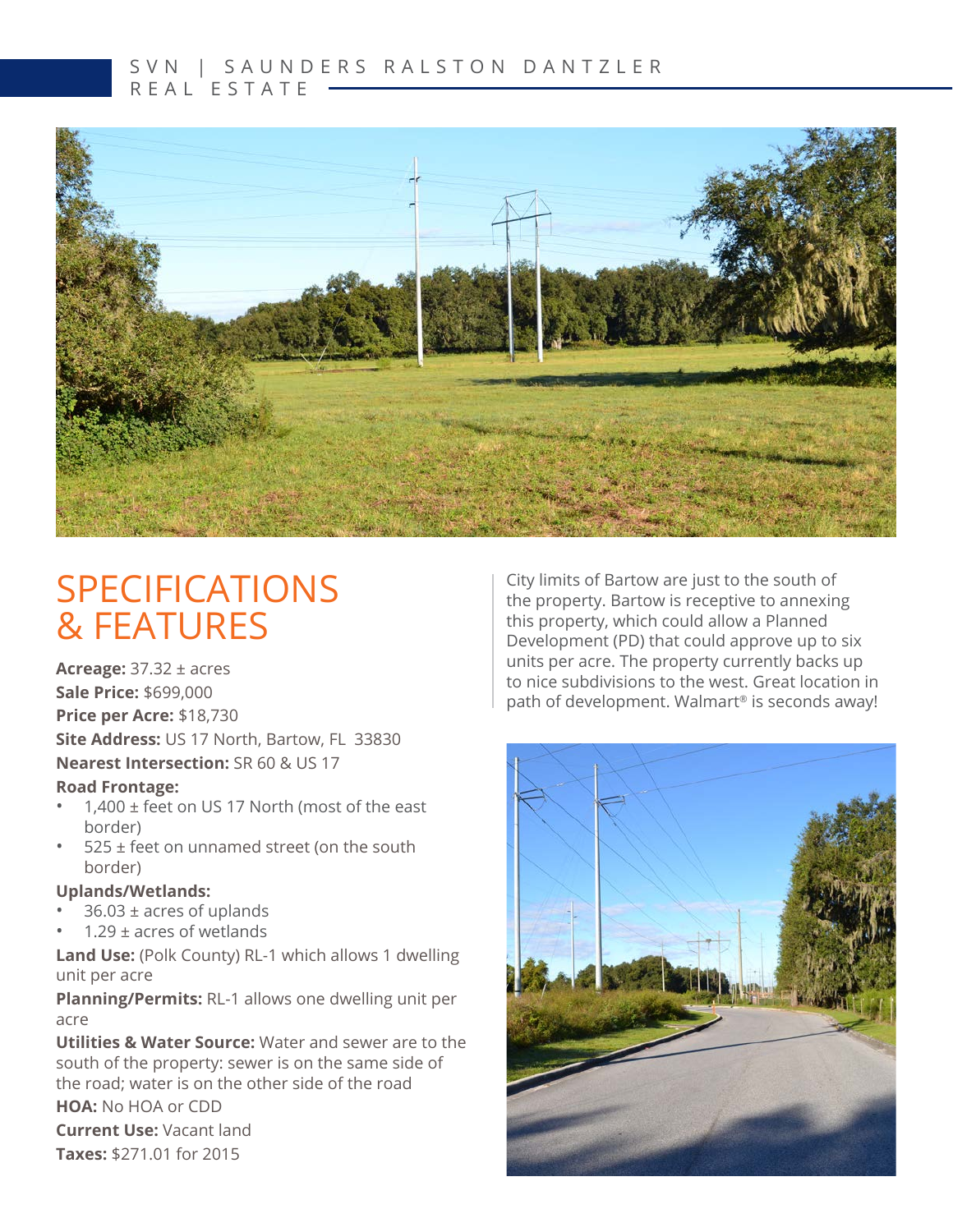

# LOCATION & DRIVING DIRECTIONS

**Parcel IDs:** 25-29-32-000000-021020 25-29-32-000000-012010

**GPS Location:** 27.910650, -81.828604

#### **Driving Directions:**

- Take SR 60 East through Bartow to US 17 North.
- Go north on US 17 for about ½ mile. The property is on the left.

**Showing Instructions:** Contact the listing agents, David Hitchcock (863.272.7155) or Clay Taylor (863.774.3532), to learn more or schedule a showing time.